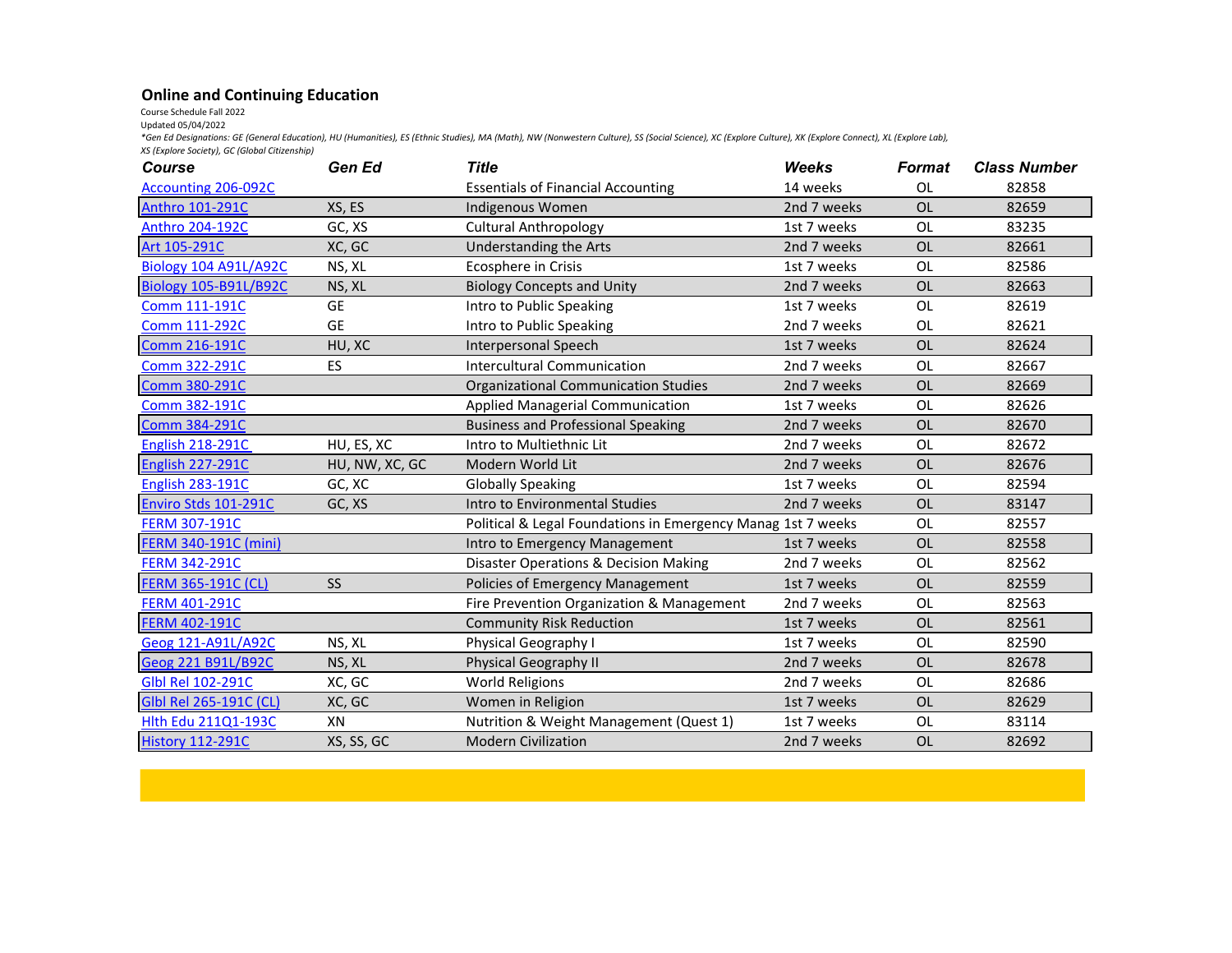## **Online and Continuing Education**

Course Schedule Fall 2022

Updated 05/04/2022

*\*Gen Ed Designations: GE (General Education), HU (Humanities), ES (Ethnic Studies), MA (Math), NW (Nonwestern Culture), SS (Social Science), XC (Explore Culture), XK (Explore Connect), XL (Explore Lab), XS (Explore Society), GC (Global Citizenship)*

| <b>Course</b>            | Gen Ed | <b>Title</b>                            | Weeks                | <b>Format</b> | <b>Class Number</b> |
|--------------------------|--------|-----------------------------------------|----------------------|---------------|---------------------|
| Int Stds 145-191C        |        | <b>Credit for Prior Learning</b>        | 1st 7 weeks          | OL            | 82570               |
| Int Stds 145-291C        |        | <b>Credit for Prior Learning</b>        | 2nd 7 weeks          | <b>OL</b>     | 82571               |
| Lib Stds 180-191C (mini) |        | Intro to Aviation                       | 1st 7 weeks          | <b>OL</b>     | 82565               |
| Lib Stds 202-191S        | HU, XC | <b>Humanities Confront Violence</b>     | 1st 7 weeks          | OL            | 82531               |
| Lib Stds 202-291S        | HU, XC | <b>Humanities Confront Violence</b>     | 2nd 7 weeks          | OL            | 82534               |
| Lib Stds 202-391S        | HU, XC | <b>Humanities Confront Violence</b>     | J-Term 1/3-1/20/2023 | OL            | 90031               |
| Lib Stds 208-291S        | SS, XS | <b>Ecology of Occupation</b>            | 2nd 7 weeks          | <b>OL</b>     | 82538               |
| Lib Stds 208-391S        | SS, XS | <b>Ecology of Occupation</b>            | J-Term 1/3-1/20/2023 | <b>OL</b>     | 90033               |
| Lib Stds 209-191C        |        | <b>Critical Thinking and Writing</b>    | 1st 7 weeks          | OL            | 82536               |
| Lib Stds 209-291C        |        | <b>Critical Thinking and Writing</b>    | 2nd 7 weeks          | <b>OL</b>     | 82537               |
| Lib Stds 209Q1-191C      | GC, XC | Critical Thinking and Writing (Quest 1) | 1st 7 weeks          | OL            | 82915               |
| Lib Stds 230-191C        |        | Intro to Leadership                     | 1st 7 weeks          | <b>OL</b>     | 82539               |
| Lib Stds 230-291C        |        | Intro to Leadership                     | 2nd 7 weeks          | <b>OL</b>     | 82540               |
| Lib Stds 270-291C        |        | Writing With Purpose                    | 2nd 7 weeks          | <b>OL</b>     | 82556               |
| Lib Stds 301-191C        |        | Contemporary Global Issues and Problems | 1st 7 weeks          | <b>OL</b>     | 82569               |
| Lib Stds 302-291S        |        | Contemporary Technology and Trends      | 2nd 7 weeks          | <b>OL</b>     | 82541               |
| Lib Stds 315-191C        |        | Managing People at Work                 | 1st 7 weeks          | <b>OL</b>     | 82554               |
| Lib Stds 319-191C        |        | Presentations in the Workplace          | 1st 7 weeks          | OL            | 82543               |
| Lib Stds 325-191C        |        | Intro to OA                             | 1st 7 weeks          | OL            | 82555               |
| Lib Stds 335-191S        |        | Transformative Leadership               | 1st 7 weeks          | OL            | 82544               |
| Lib Stds 336-191S        |        | Collaborative Leadership                | 1st 7 weeks          | <b>OL</b>     | 82545               |
| Lib Stds 336-291S        |        | Collaborative Leadership                | 2nd 7 weeks          | <b>OL</b>     | 82546               |
| Lib Stds 337-191C        |        | <b>Conflict Resolution</b>              | 1st 7 weeks          | OL            | 82547               |
| Lib Stds 337-291C        |        | <b>Conflict Resolution</b>              | 2nd 7 weeks          | OL            | 82548               |